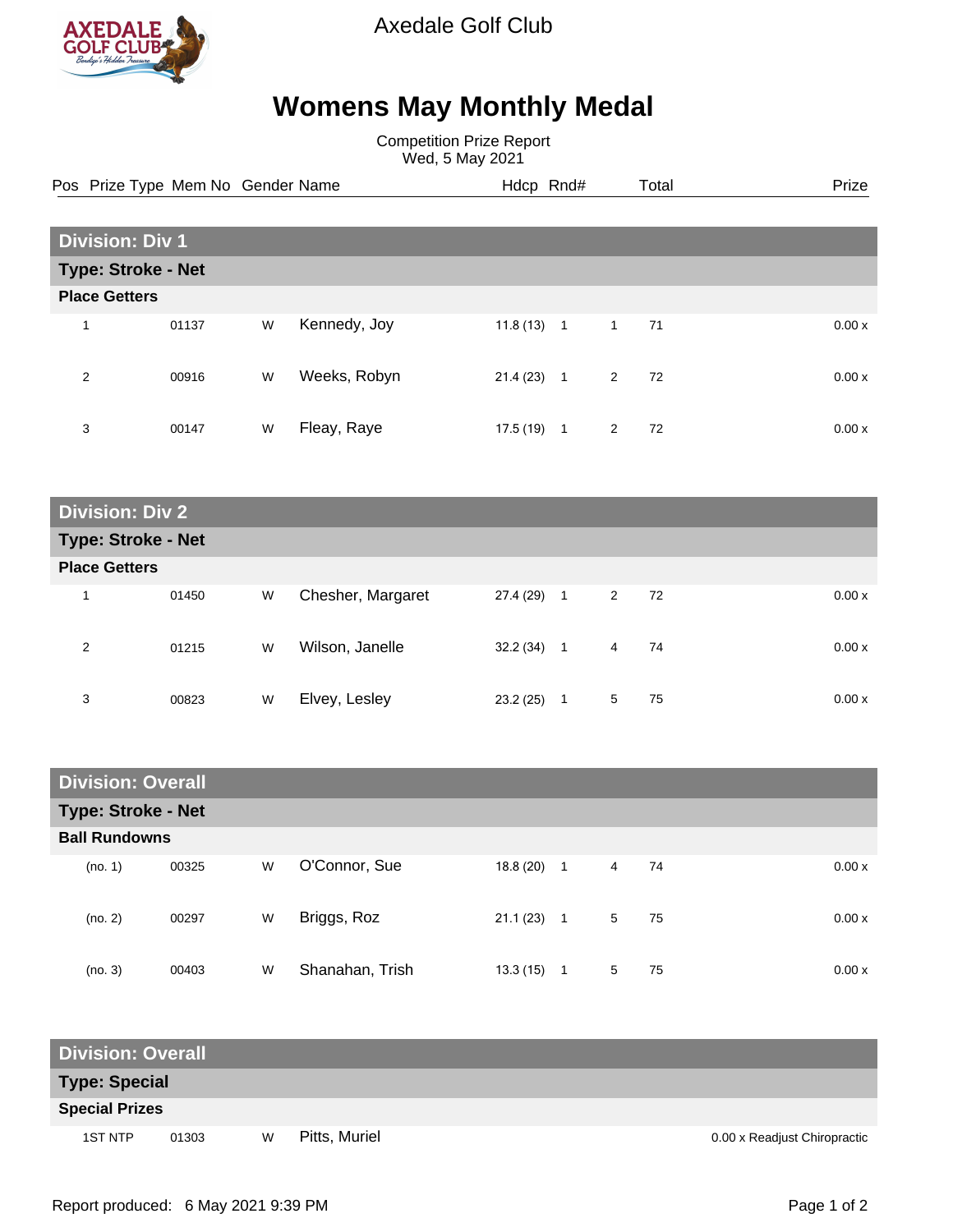| Pos Prize Type Mem No Gender Name |       |   |                 | Hdcp Rnd# Total | Prize                      |
|-----------------------------------|-------|---|-----------------|-----------------|----------------------------|
| 18TH - 2ND<br><b>SHOT</b>         | 01172 | W | Hamilton, Mandy |                 | 0.00 x Elders Real Estate  |
| 18TH - 2ND<br><b>SHOT</b>         | 01045 | W | Dal Santo, Eily |                 | 0.00 x Elders Real Estate  |
| 18TH - 2ND<br><b>SHOT</b>         | 01105 | W | McManus, Anne   |                 | 0.00 x Elders Real Estate  |
| 3rd Over The<br>Creek             | 00403 | W | Shanahan, Trish |                 | 0.00 x MCG Airconditioning |
| Putting                           | 00297 | W | Briggs, Roz     |                 | $0.00 \times 30$ Putts C/b |